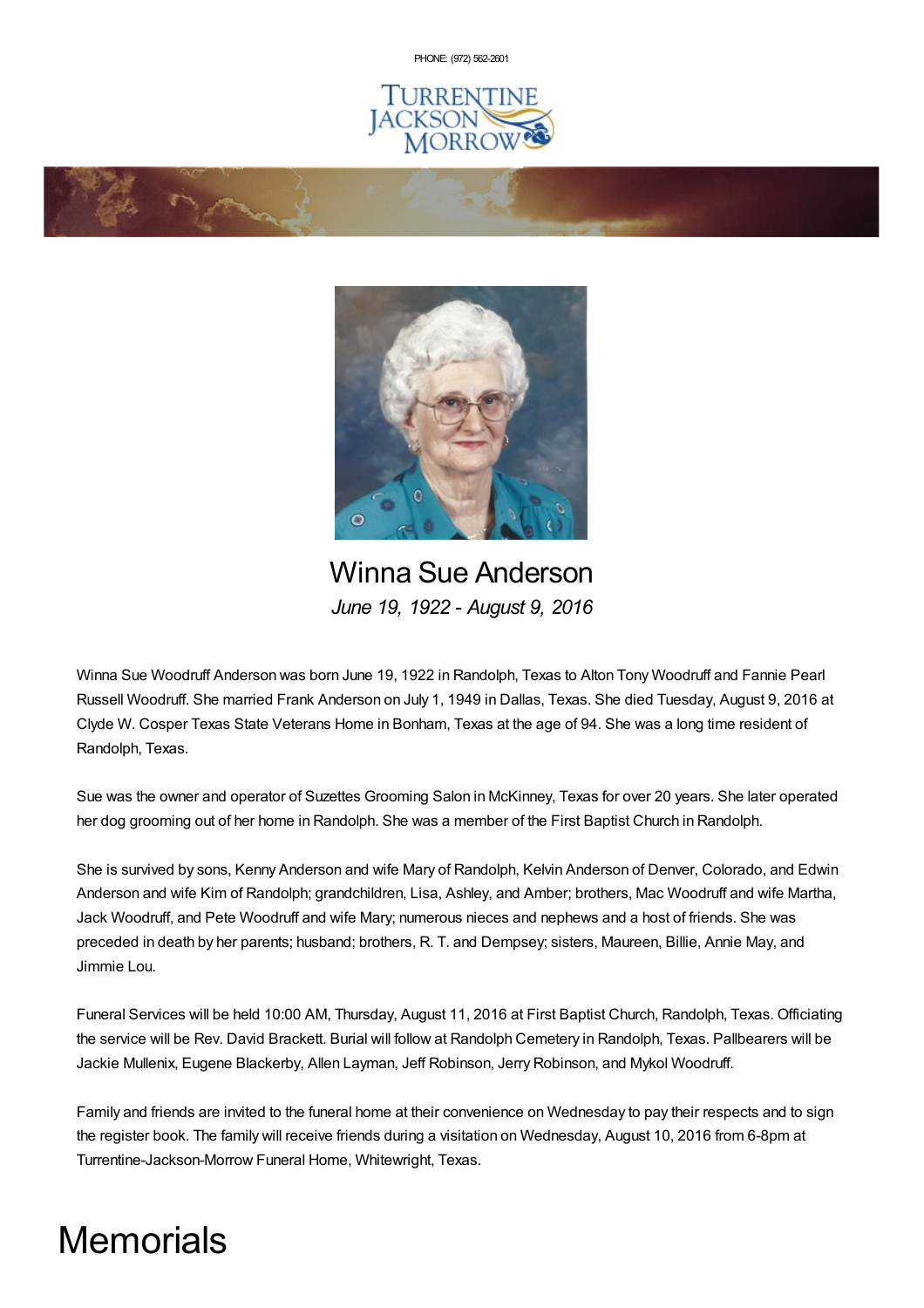*Please accept my sincere sympathy. The Bible says that a person who lives for 80 years is especially strong. (Psalm 90:10) What a privilege that your mother lived for 94 years. Take comfort in God's promise concerning the hope of seeing her again and living in a world without tears where heartache and death will be no more.*

**S. TYLER, AUGUST 11, 2016**

*I am very sorry to hear that Sue had passed. She always treated me like a daughter, even after Kenny and I divorced. My thoughts and prayers are with the family.*

**SUSAN DETWILER, AUGUST 10, 2016**

*Pete&Mary. We are so sorry to hear of your loss. Our prayers are with you.* **BILLY & SUE ORR, AUGUST 10, 2016**

*My deepest condolences to the Anderson family. May you find comfort in the beautiful words found at Revelation 21:3 & 4, where God promises us that He will soon eliminate all pain, suffering and death. While we wait for this promise to be fulfilled, may the fond memories of Winna comfort you and ease your pain.*

**LORA, AUGUST 10, 2016**

*Deepest Sympathy, Patsy and Sherri Smith*

**SHERRI SMITH, AUGUST 10, 2016**

*To all the Anderson family my prayers are with you. SHE faught a good fight now she's at peace, may the good lord be with you all*

**DEBBIE R, AUGUST 10, 2016**

*Edwin & family, So sorry for your loss. My thoughts and prayers are with you at this difficult time & the days to follow. Sincerely Mary Ann*

**MARY ANN STARNES, AUGUST 9, 2016**

*We're sorry to hear about Sue may the Lord bless you at this time of sorrow* **MISTY&CHRIS HAMRICK, AUGUST 9, 2016**

*Such a sweet, funny ,fiery little lady , always remember her going to all the girl games she was their biggest fan ?? Rip sweet Sue you will be missed ??*